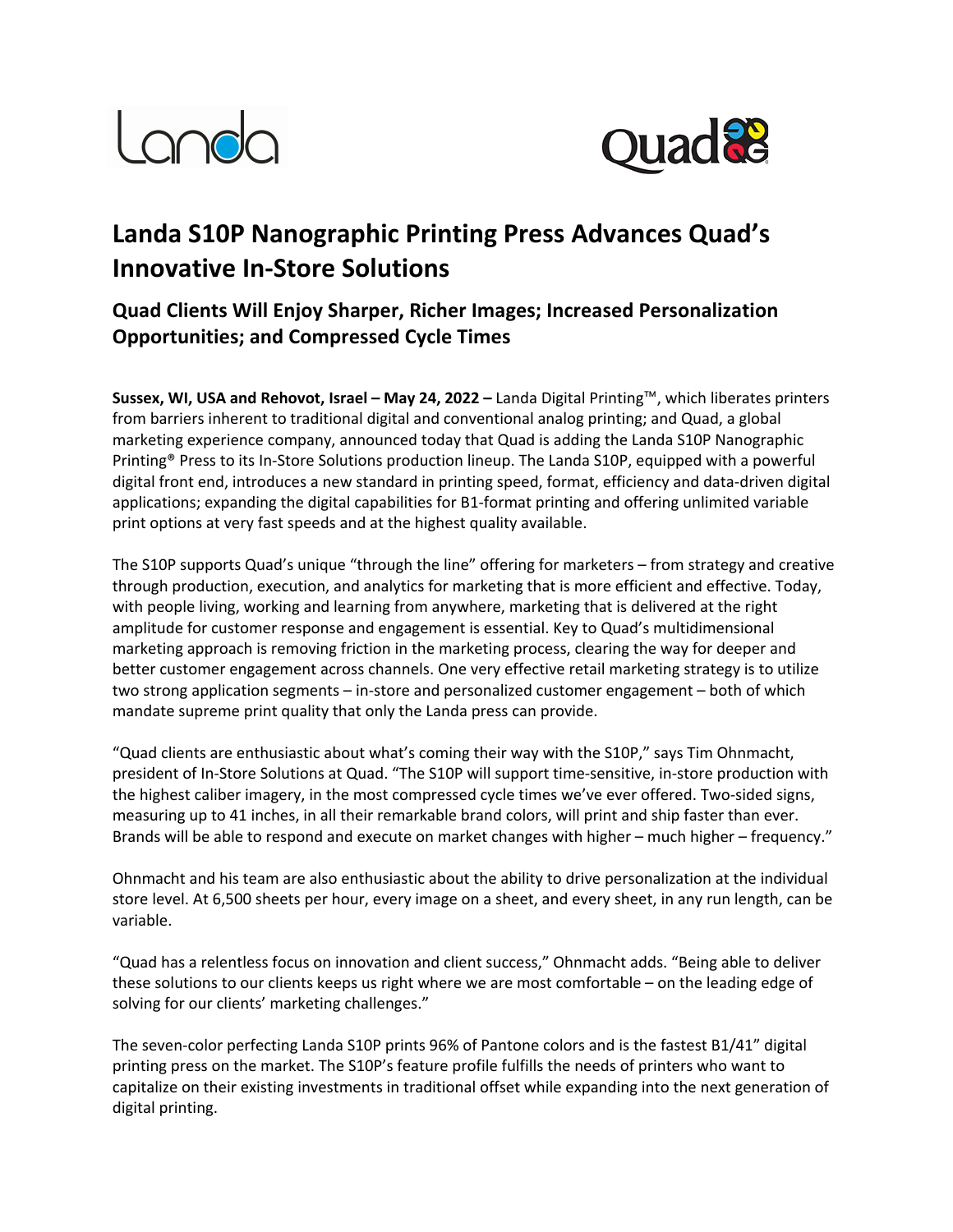Dave Calmes, Quad manager of Corporate Press Support, spearheaded Quad's press research and is especially keen about the Landa S10P's double delivery because it can handle short run fill-ins that would otherwise be produced on one of Quad's sheetfed presses. "This is what a premier marketing experience is all about," Calmes says. "With the double delivery on the S10P, we can get short runs done quickly, without concern for quality or consistency."

"Print leaders stay ahead of the curve by incorporating cutting-edge solutions that affect real change," says Landa Digital Printing's chief executive officer, Gil Oron. "By investing in the S10P, Quad substantiates Nanography's role in breaking barriers inherent in traditional digital and offset printing. Landa is proud to have Quad as a strategic partner and looks forward to supporting Quad and its clients with our revolutionary technology. We continue our commitment to developing state of the art Nanography solutions to benefit Quad, as well as the entire market, as time goes on."

**End**

### **About Quad**

Quad (NYSE: QUAD) is a global marketing experience company that helps brands reimagine their marketing to be more streamlined, impactful, flexible, and frictionless. Quad's strategic priorities are powered by three key competitive advantages that include integrated marketing platform excellence, innovation, and culture and social purpose. The company's integrated marketing platform is powered by a set of core specialties including business strategy, insights and analytics, technology solutions, managed services, agency and studio solutions, media, print, in-store, and packaging. Serving over 4,600 clients, Quad has more than 15,000 people working in 14 countries around the world. Please visit quad.com for more information.

### **About Landa Digital Printing**

Landa Digital Printing™ liberates printers from barriers inherent to traditional digital and conventional analog printing. Landa Nanographic Printing® Presses produce stunning images of unbeatable color range, of any run length, on any coated or uncoated paper, and in the fastest turnaround times, thanks to its unique technology: Nanography®. Landa Digital Printing is owned by its majority shareholder, Benny Landa; and ALTANA and SKion, both wholly owned by German entrepreneur Susanne Klatten.  www.landanano.com

#### **Media Contacts**

**For Quad:** Jennifer Wasmer: jawasmer@quad.com, +1 203-522-1699 Karen Arena: karena@quad.com, +1 732-407-8510

**For Landa:** Americas: Helene Cohen Smith **HSPR** Tel: +1 321 388 6511 smith@helenesmith.com